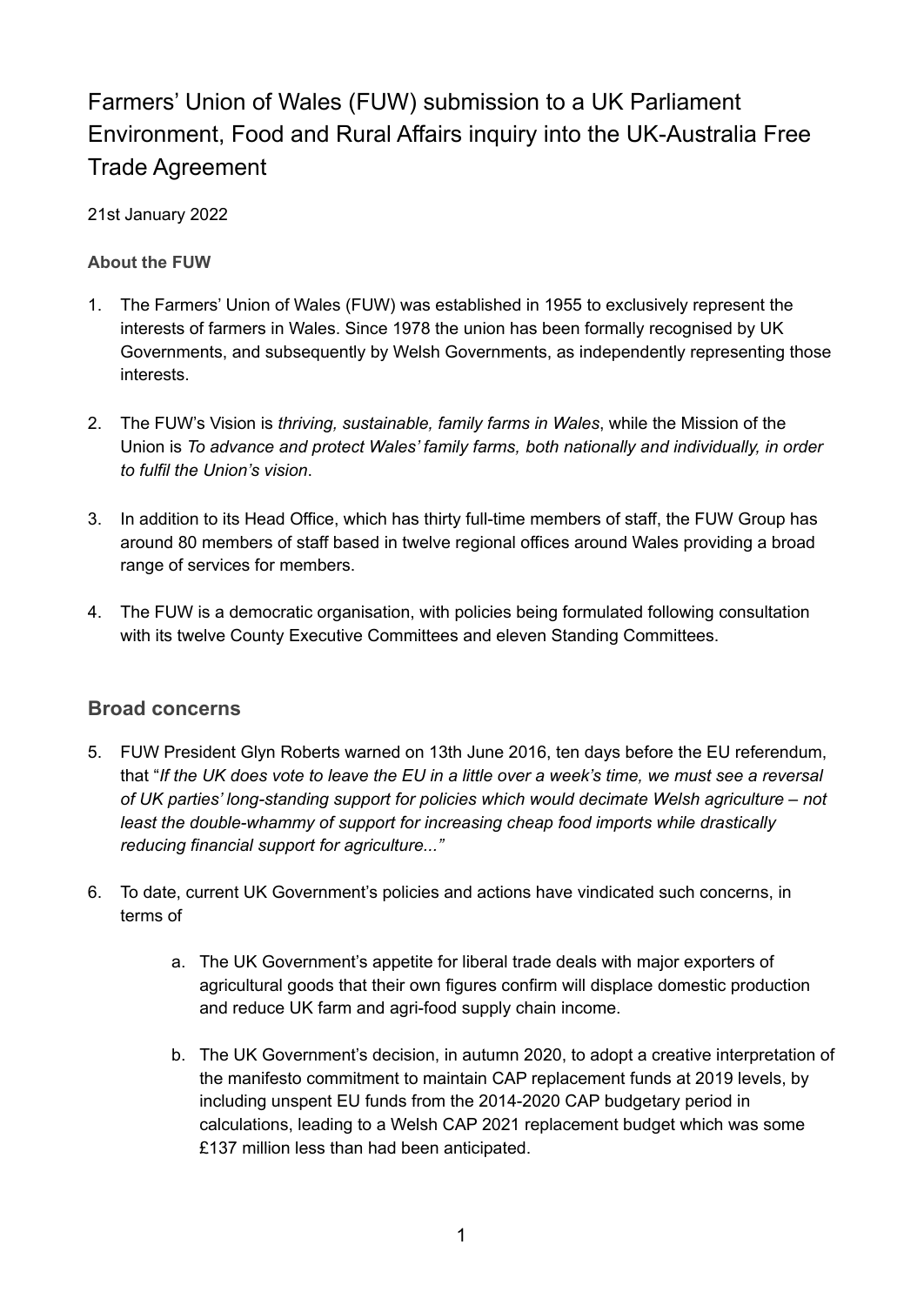- c. The decision to repeat this approach in autumn 2021 by allocating around £102 million less per annum over the next three years than should have been the case had the manifesto commitment been genuinely upheld (meaning that by 2025 Welsh agriculture will be around £248 million worse off than it would have been had the manifesto commitment been honoured).
- d. The decision to cut farm support in England (including for FUW members who are cross-border farmers) in a way which led to accountants Douglas Home and Co, which serves more than 1,000 English rural businesses, stating in October: *"Our estimate is that at least 50% of [English] farmers could see their profit wiped out [as a result of the loss of direct support]. While most may break even, many will be running at a loss once the subsidies are cut. That is a horrifying prospect"* and the House of Commons Public Accounts Committee concluding that Defra's plans are based on *"blind optimism"*, and that *"The fear therefore for small and tenant farms who are operating on wafer-thin margins is that many will go out of business…"*
- 7. The FUW therefore maintains its grave and longstanding concerns that UK Government are pursuing trade-liberalisation and farm support-cutting policies first outlined in the 2005 UK Treasury-Defra *"Vision for the CAP"* document that will cause irreparable damage to UK farming, food production and food security, as well as severe economic, social and cultural damage to rural communities.
- 8. Whilst the FUW fully supports the maintenance of high UK environmental and welfare standards and the attaining of premium prices in UK and global markets as a reflection of such standards, we would highlight the fact that such premiums exist above the baseline price of mainstream products, and that there will always be a proportion of UK products or bi-products which must enter mainstream markets (eg certain cuts of meat or bi-products for which there is no premium market).
- 9. As such, it is believed a dichotomy exists between the UK Government's stated aspirations/assurances in terms of UK farmers attaining premiums as UK requirements are maintained and raised, and its pursuance of policies that will allow cheaper food produced to lower standards to undercut UK produce and domestic supplies to UK mainstream/commodity markets.

# **FUW response to questions posed by the Committee**

10. The UK Government's own figures and projections<sup>1</sup> demonstrate that the degree to which the agreement signed in December 2022 delivers UK interests is negligible, and that the deal is damaging to the UK's agricultural sector.

<sup>&</sup>lt;sup>1</sup> Department for International Trade, Impact assessment of the Free Trade Agreement between the United Kingdom of Great Britain and Northern Ireland and Australia, December 2021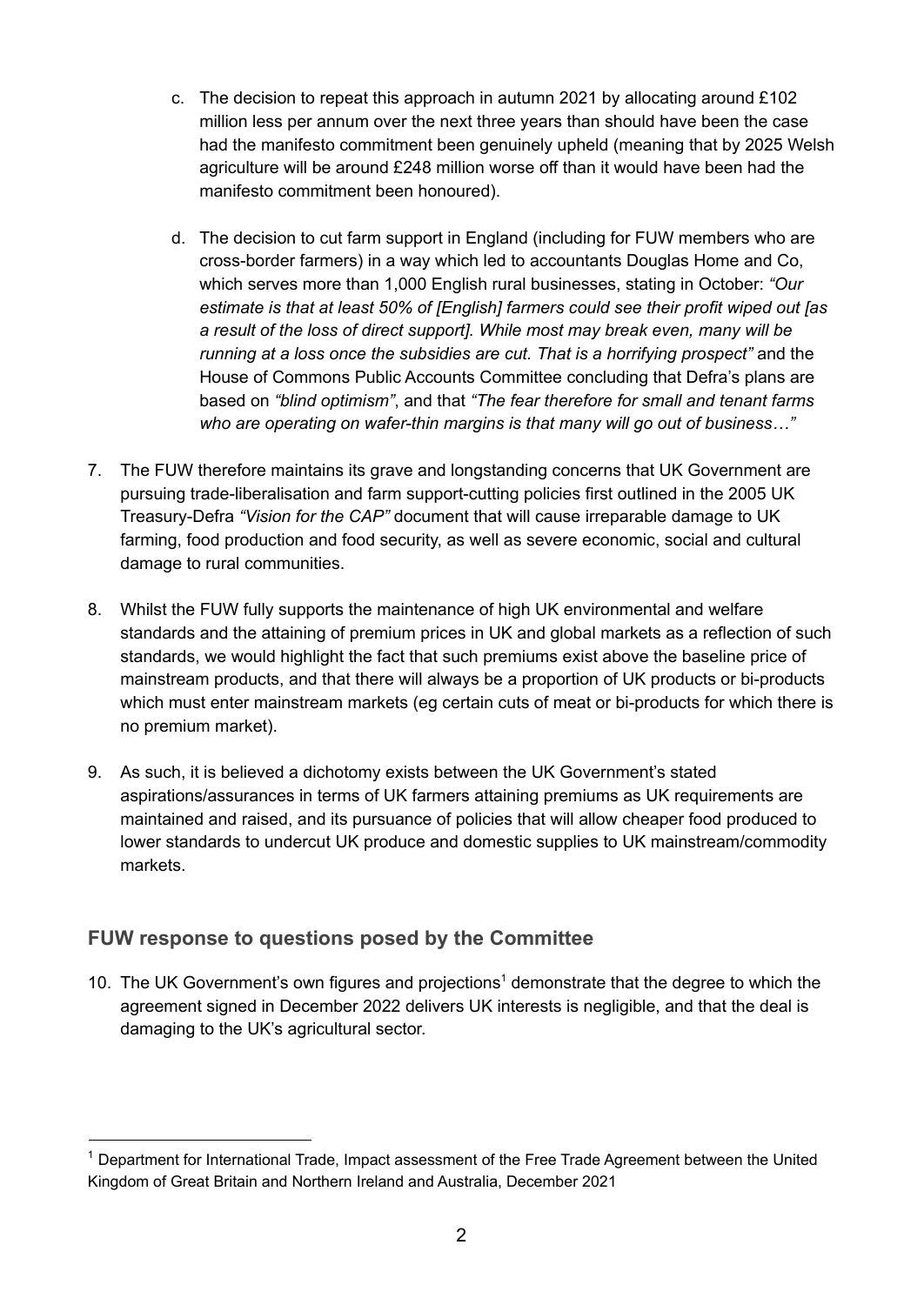- 11. For example, those figures estimate the agreement will increase UK GDP by 0.08% (eight parts in ten thousand) in the long term (by 2035), leading to a long term increase in UK wages of 0.1%, or around 60p a week, based on 2019 figures.
- 12. This compares with the Office for Budget Responsibility estimate that the recently implemented changes to UK-EU trading arrangements will lead to UK GDP being 4% lower than it would otherwise have been - meaning 50 trade deals similar to that with Australia would be needed to make up for such a reduction.
- 13. The agreement is estimated to increase Australia's GDP by the equivalent of around £1.6 billion when compared to its 2019 level - a benefit to Australia that is 80% higher than the estimated (equivalent, based on 2019 figures) increase in UK's GDP.
- 14. Immediate access to duty free transitional quotas for key agriculture products, including beef and sheepmeat, sugar and dairy, with eventual tariff elimination, are estimated to lead to a fall in the GVA of the UK's agri-food sectors of more than a quarter of a billion pounds, which the UK Government admits<sup>1</sup> is "...driven by increased import competition in the beef *and sheepmeat sub-sectors."*
- 15. These falls comprise reductions in the GVA of the 'agriculture, fishing and forestry' and 'semi-processed food' categories of £319 million.
- 16. Government figures estimate such impacts will lead to a reduction in gross output of *"...around 3% for beef and 5% for sheepmeat as a result of liberalisation…felt gradually over the staging period...Our best estimates suggest that around three quarters of the estimated impacts to gross output reflect reductions in producer price…The remaining quarter of impact is driven by reductions in the quantity of production…If supply was more responsive in the future than suggested by the historic data, production volumes could decrease*
	- *by more."*
- 17. Notwithstanding other concerns, inherent to such an increase in food imports would be a reduction in the UK's food security, both/either through the displacement of domestic production and/or through additional reliance on food produced many thousands of miles away as opposed to in neighbouring countries. The shipping distance between Melbourne and London is around 12,700 miles, compared to a shipping distance of 220 miles between Rotterdam and London.
- 18. Such a reduction in food security would come at a time when both the coronavirus pandemic and gas shortages/energy price rises have highlighted the fragility of both domestic and global supply chains, and how rapidly changes can occur due to unforeseen circumstances.
- 19. It is notable that while Australian beef prices are currently higher than those in the UK, historically, both beef and lamb prices have generally been significantly lower than those in the UK.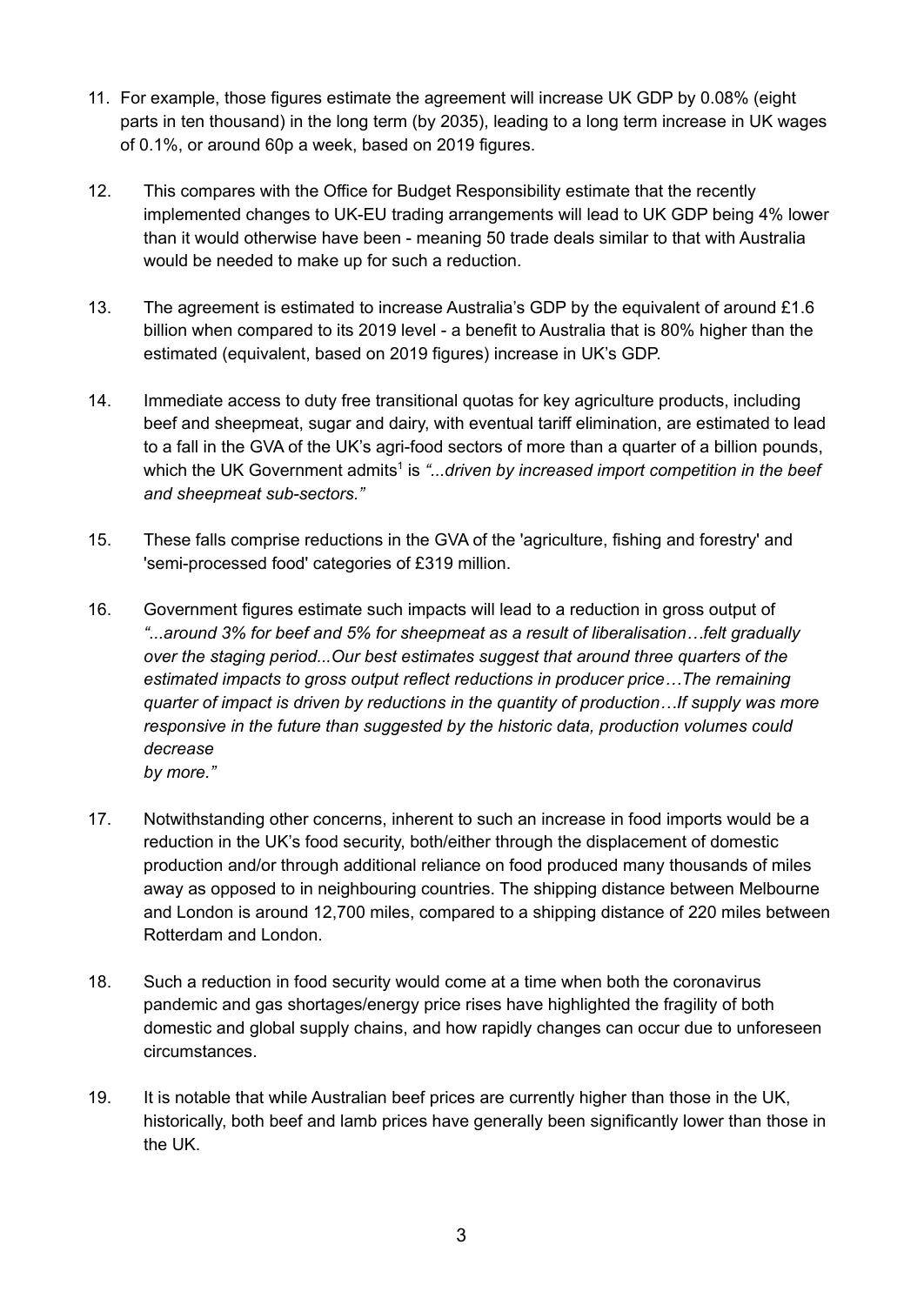- 20. For example, in the period 2002-2021, Australian lamb prices were at times around half the UK value and on average 29% below those in the UK. Similarly, for beef the average Australian prices were at times half the UK value, and on average 25% below those in the UK.
- 21. These and other fluctuations account for the variations in the volumes of Australian livestock products previously imported to the UK.
- 22. For example, Australia's EU lamb import quota allocation before Brexit was 19,186 tonnes, of which it used 99%, 96% and 100% in 2015, 2016 and 2017 respectively, while from 2013-14 to 2020, Australian beef imports to the UK fell from over 7,000 tonnes to around 560 tonnes in 2020 due to changes to the price differential.
- 23. Given the UK Government's acknowledgement that the beef and lamb industries will pay the greatest price for such a trade deal; that 44% of Wales' gross agricultural output is in these sectors (the figure is far higher in many Welsh counties); and that grazing livestock farms make up 62% of all main Welsh agricultural holdings, major concerns exist regarding the impact of such a deal on Welsh agriculture and rural employment - particularly in certain trading circumstances and for the large number of Welsh communities where, according to ONS figures, up to 28% are employed in agriculture.
- 24. In terms of other differences that represent a concern or threat, it is notable that while the average Welsh cattle farm has 23 cows<sup>2</sup>, 65% of Australian farms have between 100 and 400 head of cattle, while farms of over 5,400 cattle account for 30% of the country's beef cattle<sup>3</sup>.
- 25. Similarly, the average farm size in Australia is 4,331ha (10,700 acres), while the average farm sizes in Wales, England and Scotland are 50ha (125 acres), 90ha (222 acres) and 100 ha (447 acres) respectively.
- 26. Such differences mean Australia has major advantages in terms of economies of scale.
- 27. Such concerns have been echoed by independent observers; for example, former Australian trade negotiator Professor Dmitry Grozoubinski, who is Executive Director of Geneva Trade Platform, told the Welsh Affairs Committee in July 2021<sup>4</sup>: "Welsh farmers are *right to be concerned in the long term...when you eliminate tariffs or you raise quotas to hundreds of thousands of pounds, then, if that quota were to be filled or if there were a 10,000% increase in Australian lamb to the UK, I think that would be devastating for Welsh farming. This deal means that that is now a theoretical possibility in the sense that the UK Government can no longer use tariffs to prevent it."*
- 28. Such concerns are exacerbated by the UK Government's stated intention to strike liberal trade deals with other countries which are major exporters of agricultural products - deals for which it is generally acknowledged the UK-Australia deal has set a precedent in terms of

<sup>2</sup> Farming Facts and Figures, Welsh Government, 2021

<sup>&</sup>lt;sup>3</sup> Agricultural Commodities 2015-16, Australian Bureau of Statistics

<sup>4</sup> One-off oral evidence session of the Welsh Affairs Committee, 15th July 2021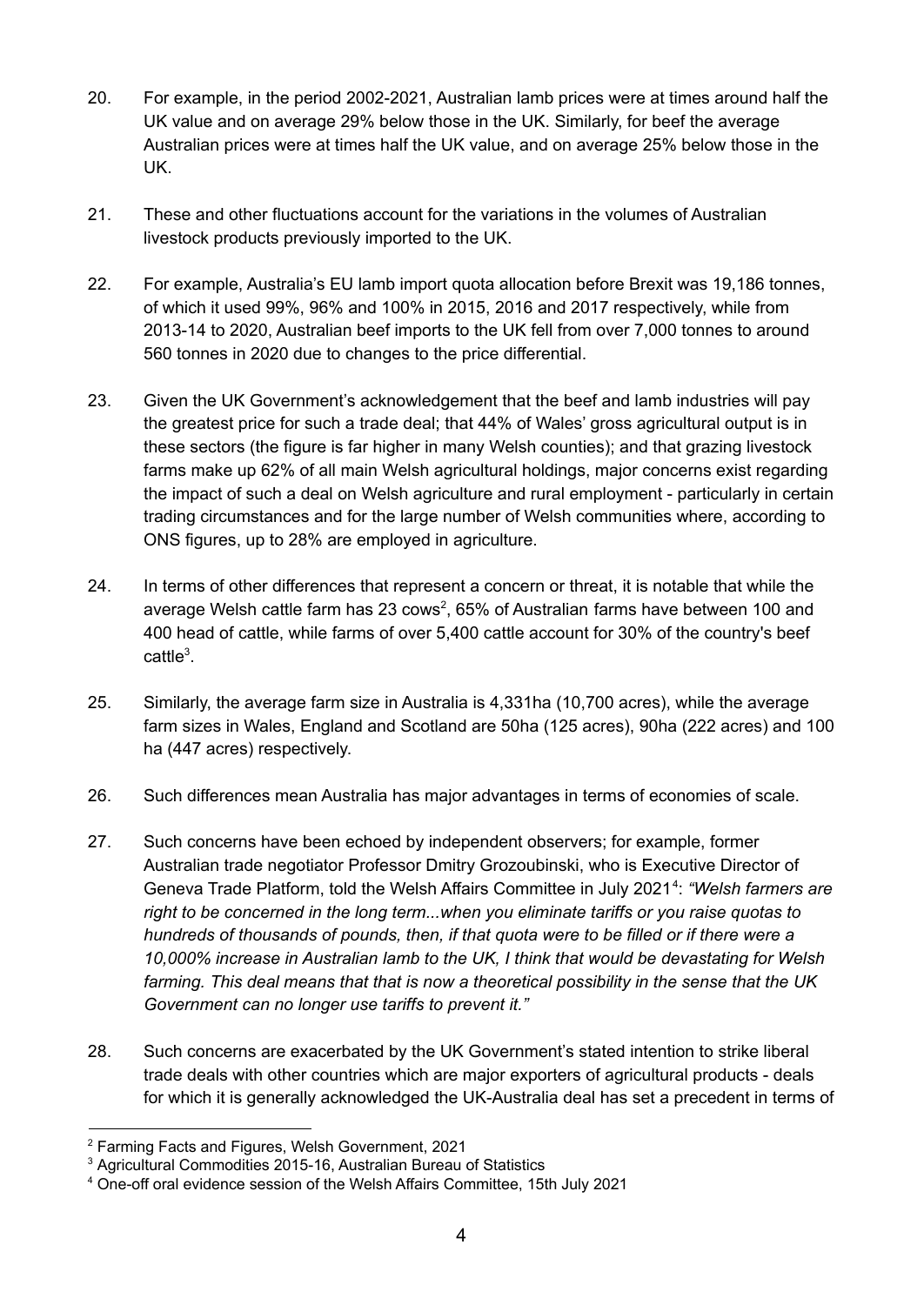liberal access to the UK food market, and which will increase many fold the adverse impacts for the agri-food sector acknowledged by the UK Government in its impact assessment of the UK-Australia FTA..

- 29. That impact assessment also highlights potential adverse impacts on natural resources at a time of grave concerns regarding our environment and climate, stating that *"Increased production from trade could put pressure on water resources and quality through agricultural, industrial and urban pollution…Agriculture is the largest consumer of water in Australia."*
- 30. In terms of increases in Australian food imports, the UK Government argues that these should not be a concern as *"It is likely that the increase in imports will primarily displace beef imports from the EU and sheepmeat imports from New Zealand"*.
- 31. However, it should be noted that farming systems in EU countries are far more similar to those in the UK than those in Australia, while production standards in EU countries and the UK are effectively aligned due to the UK's recent membership of the EU.
- 32. Such alignment includes those standards relating to animal health and welfare, disease traceability and the environment, whereas practices which are routine in Australia would not only breach UK standards but likely lead to farmers being prosecuted.
- 33. Examples of practices banned in the UK but legal in Australia include: "mulesling" (cutting skin and flesh off sheep rear ends); battery hen cages; chlorinated chicken; sow stalls; growth hormone treatment of livestock; animal journey times of up to 48 hours without food or water; dehorning of cattle without pain relief; hot branding; and differing pesticide standards.
- 34. In the context of differing standards, it is also notable that UK Governments intend to ban the live export of animals and are considering a raft of additional restrictions on what are already extremely strict rules regarding domestic livestock movements.
- 35. In terms of the former, it is notable that the live export of animals from the UK overwhelmingly involves movements of around 60 miles or less, across the Irish Sea, or 27 miles across the English Channel, whereas 47% of Australian live exports of sheep and cattle (2.4 million animals in 2019) are transported over 9,000 miles by ship<sup>5</sup>.
- 36. In terms of the latter (animal transport rules), farmers in the UK are already subject to animal movement and movement reporting rules that are amongst the strictest in the world, whereas in Australia such standards are largely absent or at best voluntary.
- 37. In terms of the animal welfare measures proposed as part of the trade deal agreed in principle in June 2021, Prof. Dmitry Grozoubinski told the Welsh Affairs Committee in July 2021 that *"Australia will not be obligated to treat an animal in any way differently because of this deal than they were a week before it was signed."* <sup>4</sup> The text of the final deal suggests

<sup>5</sup> All Livestock Exports Report, Australian Government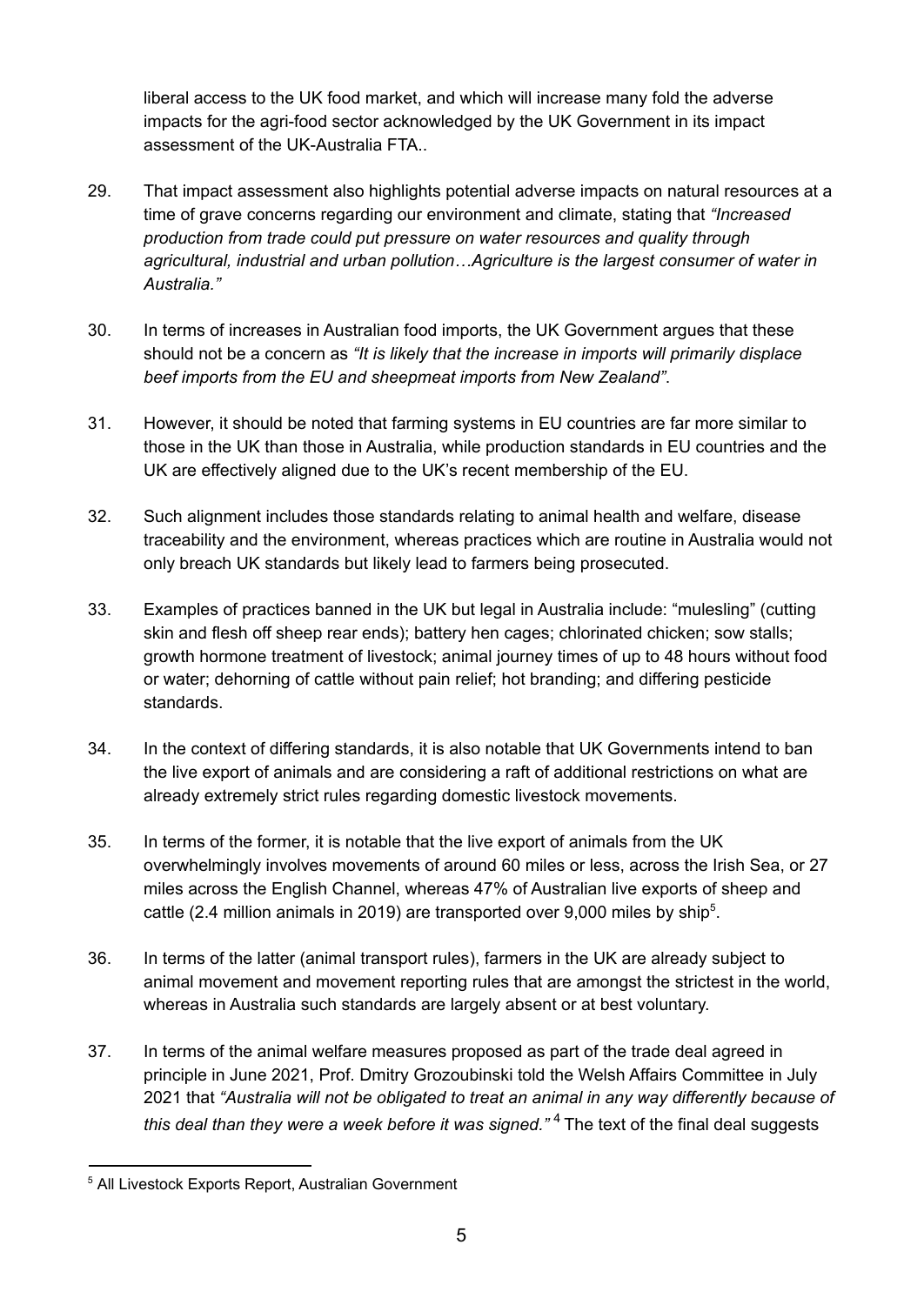that this remains largely the case (for example, the non-regression clause meaning the UK and Australia *"...are committed to not lowering their animal welfare standards for the purpose of encouraging trade"*).

- 38. As such, the UK Government's own impact assessment, in concluding that UK production will fall as a result of the deal, implies there will be a net fall in global animal welfare and environmental standards.
- 39. While the UK Government places great stock in demand for beef and lamb increasing in the Asian market, *"...increasing the opportunities for high-quality British meat in this region"* and *"...strong 'Buy British' trends in the UK and strong support for British farmers"* , the *6* modelling undertaken by the DIT provides no such assurances.
- 40. The FUW believes that any new markets opened up through trade deals should complement the existing trade we have with the vast and prosperous EU market which is on our doorstep, which is the destination for around a third of Welsh lamb, 90% of Welsh beef exports and 95% of Welsh dairy exports.
- 41. In this context, it is a major concern that the UK-Australia deal may raise the already highly problematic non-tariff barriers for UK food exports to the EU, as EU countries tighten controls to ensure the UK does not become a back-door for Australian imports that fall outside existing EU-Australia trade arrangements.
- 42. Whilst the FUW appreciates the importance of seeking trade deals and accession to trading partnerships where these can be shown to be genuinely in our national interests, we remain unconvinced that membership of the Comprehensive and Progressive Transatlantic and Pacific Partnership (CPTPP) on the terms likely to be achieved will bring any major benefits for UK agriculture. This is a view shared by Sam Lowe, Senior Research Fellow at the Centre for European Reform, who told the Welsh Affairs Committee that "*In terms of the benefits of CPTPP membership, the economics are negligible" 4*
- 43. It is also notable that four out of the eleven current members of the CPTPP are net exporters of red meat and already have established markets in countries such as China, while members Australia and New Zealand together make up 70 percent of total global trade of sheepmeat.
- 44. In terms of all concerns regarding the benefits or adverse impacts of the trade deal, it must be emphasised that (notwithstanding the inclusion of cursory safeguarding measures for certain agricultural products) trade agreements are international treaties that, once implemented, and particularly after the transition to full liberalisation, are extremely difficult or impossible to change or revoke - even if severe adverse impacts are identified.
- 45. In light of the above concerns, the FUW believes that the UK-Australia trade deal is of negligible value to the UK economy as a whole; would undermine UK food security; will have an adverse economic impact on a range of UK sectors - most notably agriculture and

<sup>&</sup>lt;sup>6</sup> Agri-food in the UK-Australia Free Trade Agreement, DIT, December 2021